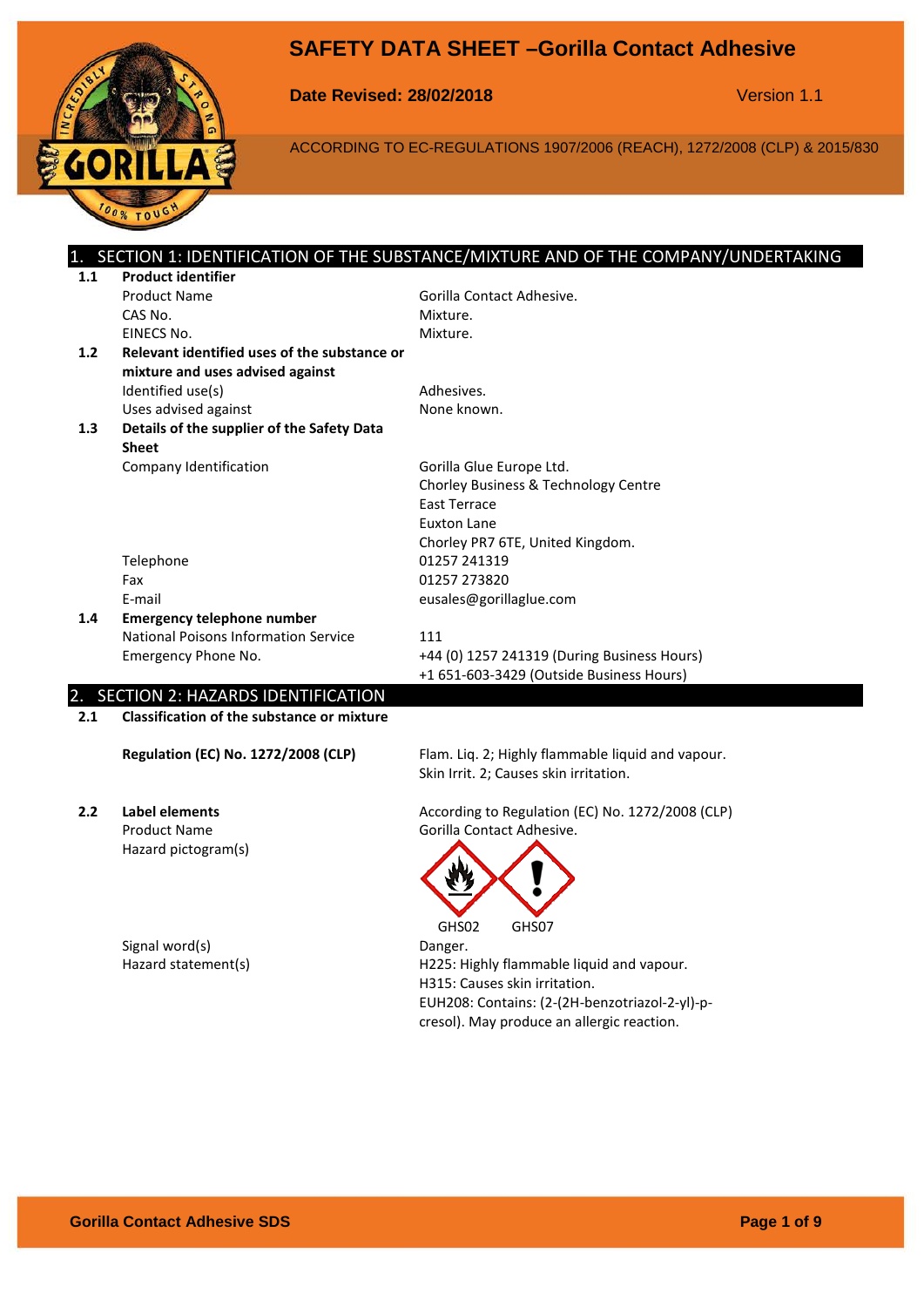

**Date Revised: 28/02/2018** Version 1.1

ACCORDING TO EC-REGULATIONS 1907/2006 (REACH), 1272/2008 (CLP) & 2015/830

Precautionary statement(s) P101: If medical advice is needed, have product container or label at hand. P102: Keep out of reach of children. P210: Keep away from heat, hot surfaces, sparks, open flames and other ignition sources. No smoking. P233: Keep container tightly closed. P280: Wear protective gloves/protective clothing/eye protection/face protection/hearing protection. P370+P378: In case of fire: Use water spray, foam, dry powder or CO2 to extinguish. P501: Dispose of contents in accordance with local, state or national legislation.

### **2.3 Other hazards None known.**

**2.4 Additional Information** For full text of H/P Statements see section 16.

3. SECTION 3: COMPOSITION/INFORMATION ON INGREDIENTS

**3.1 Substances**

Not applicable.

#### **3.2 Mixtures**

EC Classification No. 1272/2008

| <b>Hazardous</b>      | %W/       | CAS No.        | EC No.    | <b>REACH</b>     | Classification         |
|-----------------------|-----------|----------------|-----------|------------------|------------------------|
| ingredient(s)         | W         |                |           | Registration No. |                        |
| Xylene                | $20 - 25$ | 1330-20-7      | 215-535-7 | 01-2119488216-   | Flam. Liq. 3; H226,    |
|                       |           |                |           | $32-XXXX$        | Acute Tox. 4; H312,    |
|                       |           |                |           |                  | H332,                  |
|                       |           |                |           |                  | Skin Irrit. 2; H315    |
| Naphtha (petroleum),  | $20 - 25$ | 64742-49-      | 265-151-9 | 01-2119484651-   | Asp. Tox. 1; H304,     |
| hydrotreated light    |           | 0              |           | 34-XXXX          |                        |
| Ethylbenzene          | $5 - 10$  | $100 - 41 - 4$ | 202-849-4 | None assigned    | Flam. Liq. 2; H225,    |
|                       |           |                |           |                  | Asp. Tox. 1; H304,     |
|                       |           |                |           |                  | Acute Tox. 4; H332,    |
|                       |           |                |           |                  | <b>STOT RE 2; H373</b> |
| Trimethoxyvinylsilane | $<$ 1     | 2768-02-7      | 220-449-8 | 01-2119513215-   | Flam. Liq. 3; H226     |
|                       |           |                |           | 52-XXXX          | Acute Tox. 4; H332     |
| 2-(2H-benzotriazol-2- | $<$ 1     | 2440-22-4      | 219-470-5 | 01-2119583811-   | Skin Sens. 1; H317     |
| yl)-p-cresol          |           |                |           | 34-XXXX          | Aquatic Chronic 1;     |
|                       |           |                |           |                  | H410                   |
| $Bis(2,2,6,6-$        | $<$ 1     | 52829-07-      | 258-207-9 | 01-2119537297-   | Eye Irrit. 2; H319     |
| tetramethyl-4-        |           | 9              |           | 32-XXXX          | Aquatic Chronic 2;     |
| piperidyl) sebacate   |           |                |           |                  | H411                   |

#### **3.3 Additional Information**

For full text of H/P Statements see section 16.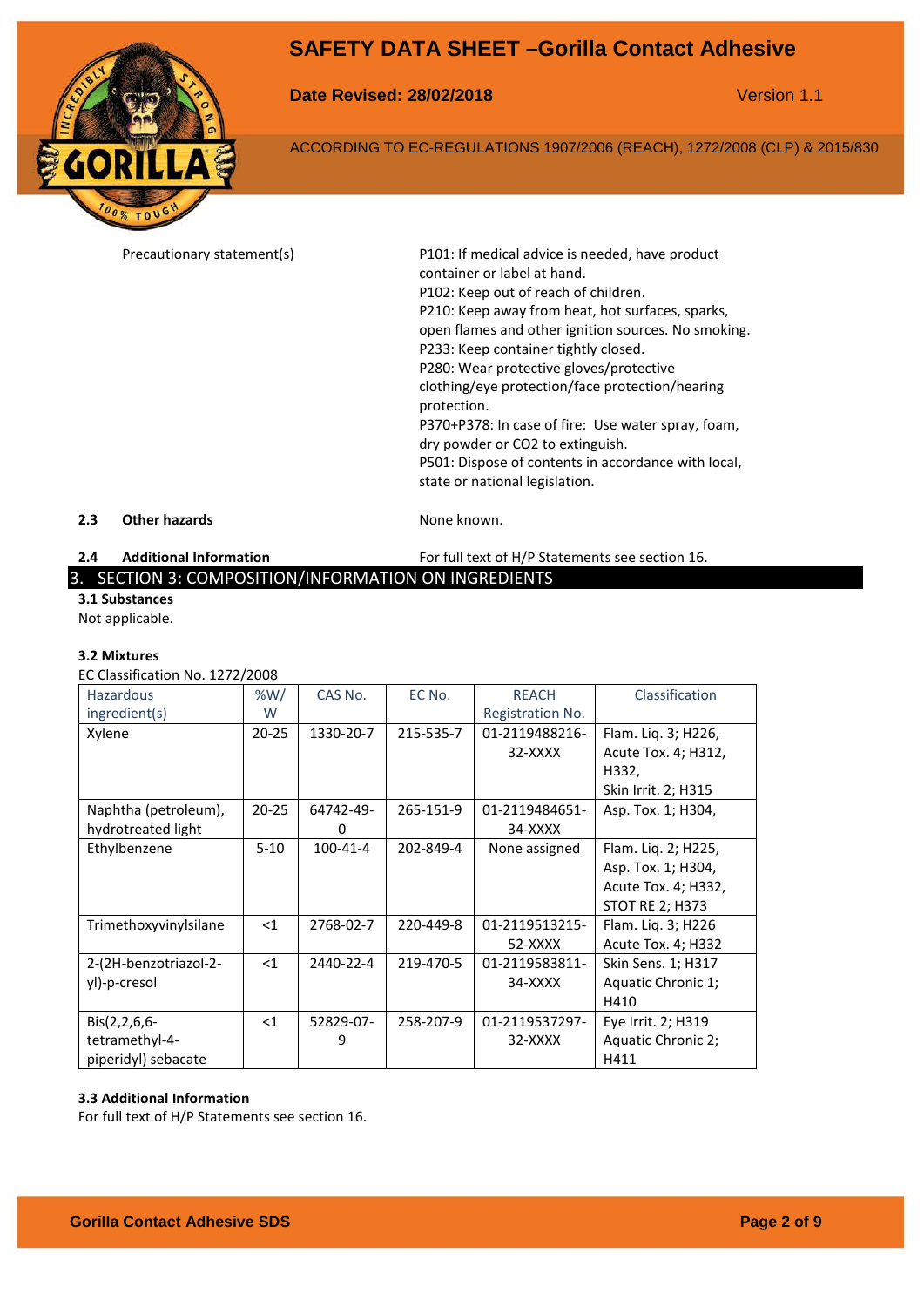

SECTION 4: FIRST AID MEASURES

**Date Revised: 28/02/2018** Version 1.1

ACCORDING TO EC-REGULATIONS 1907/2006 (REACH), 1272/2008 (CLP) & 2015/830

### **4.1 Description of first aid measures** Inhalation Remove person to fresh air and keep comfortable for breathing. Skin Contact Wash with plenty of water. Take off contaminated clothing and wash it before reuse. If skin irritation or rash occurs: Get medical advice/attention. Eye Contact Flush eyes with water for at least 15 minutes. Ingestion **Internal Wash out mouth with water. 4.2 Most important symptoms and effects, both**  Causes skin irritation. **acute and delayed 4.3 Indication of any immediate medical attention and special treatment needed** Treat symptomatically. 5. SECTION 5: FIREFIGHTING MEASURES **5.1 Extinguishing Media** Suitable Extinguishing Media **In case of fire: Use water spray, foam, dry powder** or CO2 to extinguish. Unsuitable Extinguishing Media None known. **5.2 Special hazards arising from the substance or mixture** Highly flammable liquid and vapour. May decompose in a fire, giving off toxic and irritant vapours. **5.3 Advice for firefighters Fire fighters** should wear complete protective clothing including self-contained breathing apparatus. 6. SECTION 6: ACCIDENTAL RELEASE MEASURES 6.1 Personal precautions, protective equipment Provide adequate ventilation. Use non-sparking **and emergency procedures** ventilation systems, approved explosion-proof equipment, and intrinsically safe electrical systems. Wear suitable protective clothing, gloves and eye/face protection. **6.2 Environmental precautions Avoid run off to waterways and sewers. 6.3 Methods and material for containment and cleaning up** Absorb spillage in suitable inert material. Transfer to a container for disposal. **6.4 Reference to other sections** See Also Section: 8, 13 SECTION 7: HANDLING AND STORAGE **7.1 Precautions for safe handling The Section of Provide adequate ventilation. Keep away from heat,** hot surfaces, sparks, open flames and other ignition sources. No smoking. Keep container tightly closed. Use explosion-proof electrical/ventilating/lighting/equipment. Use nonsparking tools. Take action to prevent static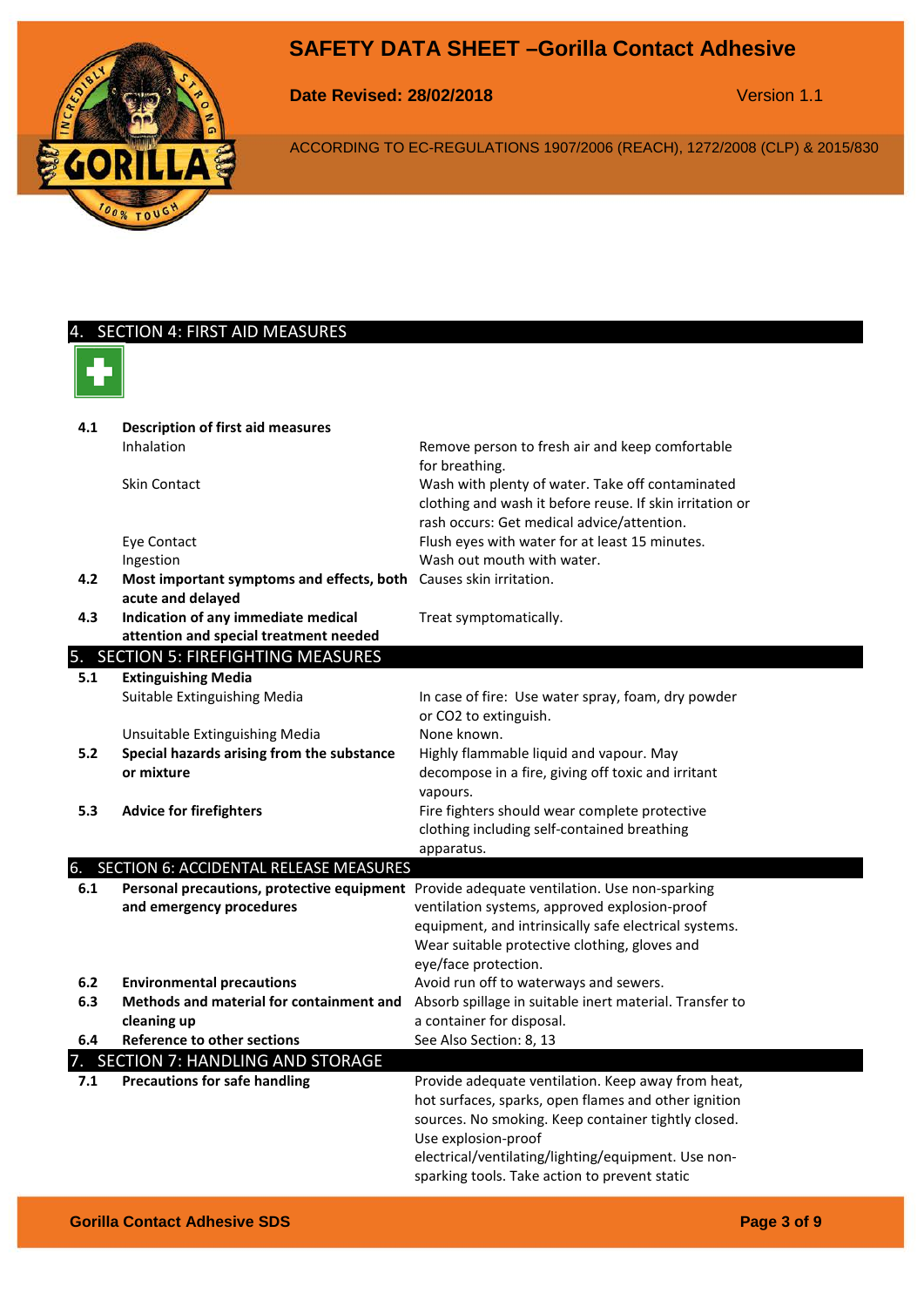

**Date Revised: 28/02/2018** Version 1.1

ACCORDING TO EC-REGULATIONS 1907/2006 (REACH), 1272/2008 (CLP) & 2015/830

| 7.2 | Conditions for safe storage, including any<br>incompatibilities | discharges. Wear protective gloves/protective<br>clothing/eye protection/face protection/hearing<br>protection. Wash hands and exposed skin thoroughly<br>after handling.<br>Store in a well-ventilated place. Keep cool. |
|-----|-----------------------------------------------------------------|---------------------------------------------------------------------------------------------------------------------------------------------------------------------------------------------------------------------------|
|     | <b>Storage Temperature</b>                                      | Ambient.                                                                                                                                                                                                                  |
|     | Storage Life                                                    | Stable under normal conditions.                                                                                                                                                                                           |
|     | Incompatible materials                                          | None known.                                                                                                                                                                                                               |

### **7.3 Specific end use(s)** Adhesives.

### 8. SECTION 8: EXPOSURE CONTROLS/PERSONAL PROTECTION

### **8.1 Control parameters**

#### **8.1.1 Occupational Exposure Limits**

| <b>SUBSTANCE</b>    | CAS No.   | LTEL (8 hr<br>TWA ppm) | LTEL (8 hr<br><b>TWA</b><br>$mg/m^3$ ) | <b>STEL</b><br>(ppm) | <b>STEL</b><br>(mg/m | <b>Note</b> |
|---------------------|-----------|------------------------|----------------------------------------|----------------------|----------------------|-------------|
| Xylene, o-,m-,p- or | 1330-20-7 | 50                     | 220                                    | 100                  | 441                  | Sk,         |
| mixed isomers       |           |                        |                                        |                      |                      | <b>BMGV</b> |
| Ethylbenzene        | 100-41-4  | 100                    | 441                                    | 125                  | 552                  | Sk          |

| Region  | Source                                 |
|---------|----------------------------------------|
| United  | Workplace Exposure Limit (UK HSE EH40) |
| Kingdom |                                        |

### **Remark Notes**

Sk Can be absorbed through the skin. The assigned substances are those for which there are concerns that dermal absorption will lead to systemic toxicity. BMGV Biological monitoring guidance values.

#### **8.1.2 Biological limit value** Not established.

| Biological Exposure Indices |                                 |  |  |                |                              |         |
|-----------------------------|---------------------------------|--|--|----------------|------------------------------|---------|
| <b>SUBSTANCE</b>            | <b>CAS No. Sampling Tissues</b> |  |  | <b>Control</b> | <b>Biological monitoring</b> | Comment |
|                             |                                 |  |  | parameters     | guidance value               |         |
| Xylene, o-, m-, p- or       | 1330-20-7 Post shift urine      |  |  | methyl         | 650 mmol/mol creatinine      |         |
| mixed isomers               |                                 |  |  | hippuric acid  |                              |         |

### **8.1.3 PNECs and DNELs** Not established.

#### **8.2 Exposure controls**

- **8.2.1** Appropriate engineering controls Provide adequate ventilation.
- **8.2.2 Personal protection equipment**



Eye/face protection Wear protective eye glasses for protection against liquid splashes.

Skin protection (Hand protection/ Other) Wear protective clothing and gloves: Impervious gloves (EN 374).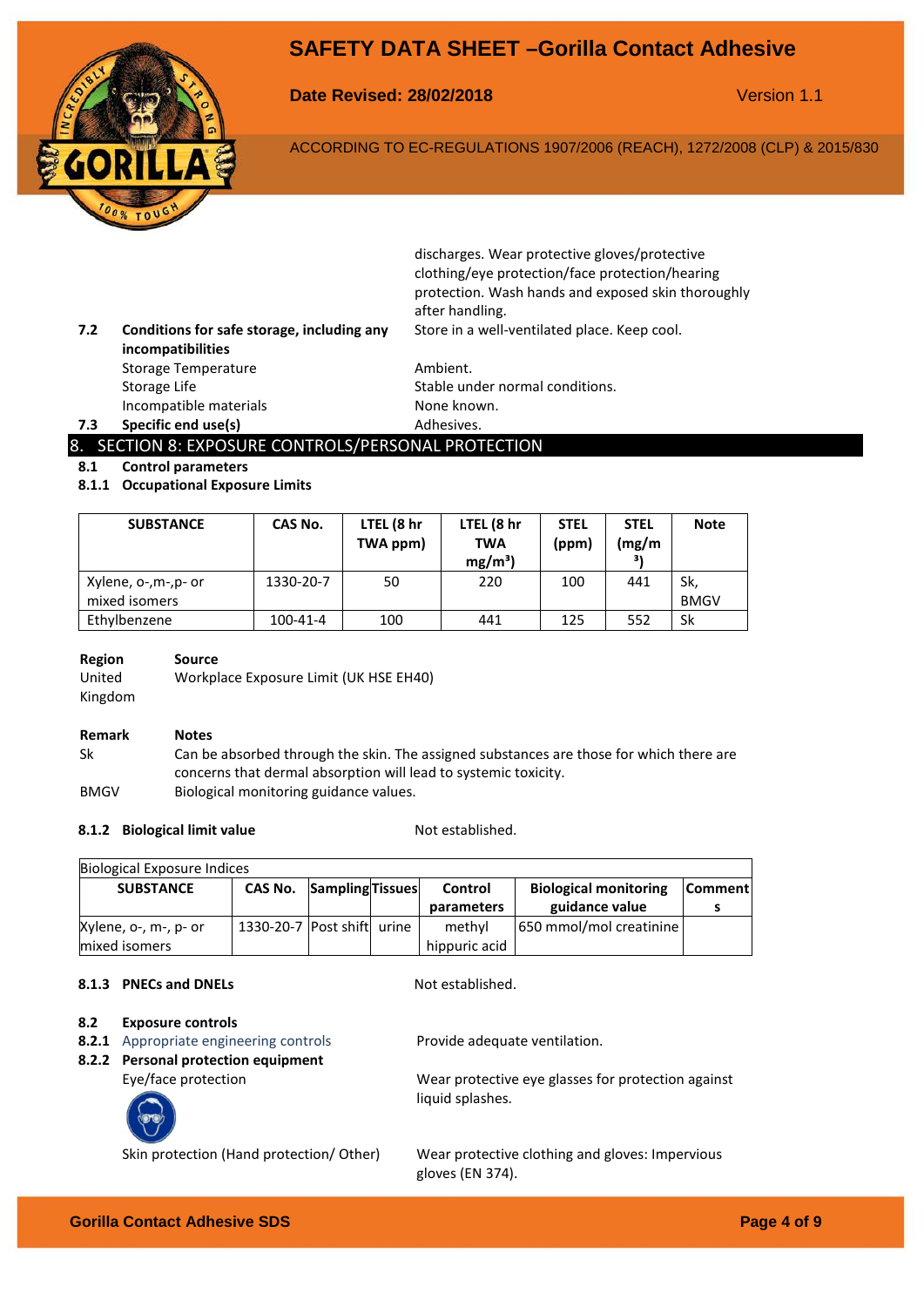

**Date Revised: 28/02/2018** Version 1.1

ACCORDING TO EC-REGULATIONS 1907/2006 (REACH), 1272/2008 (CLP) & 2015/830



Respiratory protection A suitable mask with filter type A (EN14387 or EN405) may be appropriate.

#### 8.2.3 Environmental Exposure Controls **Avoid run off to waterways and sewers.** 9. SECTION 9: PHYSICAL AND CHEMICAL PROPERTIES

| 9.1  | 2010 - 2011 - 2012 - 2014 - 2014 - 2014 - 2014 - 2014 - 2014 - 2014 - 2014 - 2014 - 2014 - 2014 - 20<br>Information on basic physical and chemical | 1101 LITTL                                                |
|------|----------------------------------------------------------------------------------------------------------------------------------------------------|-----------------------------------------------------------|
|      | properties                                                                                                                                         |                                                           |
|      | Appearance                                                                                                                                         | Liquid.                                                   |
|      | Colour                                                                                                                                             | Clear.                                                    |
|      | Odour                                                                                                                                              | Characteristic.                                           |
|      | <b>Odour Threshold</b>                                                                                                                             | Not established.                                          |
|      | pH                                                                                                                                                 | Not available.                                            |
|      | Melting Point/Freezing Point                                                                                                                       | Not available.                                            |
|      | Initial boiling point and boiling range                                                                                                            | Not available.                                            |
|      | <b>Flash Point</b>                                                                                                                                 | $4^{\circ}$ C                                             |
|      | Evaporation rate                                                                                                                                   | Not available.                                            |
|      | Flammability (solid, gas)                                                                                                                          | Not applicable.                                           |
|      | Upper/lower flammability or explosive limits                                                                                                       | Not applicable.                                           |
|      | Vapour pressure                                                                                                                                    | Not available.                                            |
|      | Vapour density                                                                                                                                     | Not available.                                            |
|      | Relative density                                                                                                                                   | Not available.                                            |
|      | Solubility(ies)                                                                                                                                    | Not available.                                            |
|      | Partition coefficient: n-octanol/water                                                                                                             | Not available.                                            |
|      | Auto-ignition temperature                                                                                                                          | Not available.                                            |
|      | <b>Decomposition Temperature</b>                                                                                                                   | Not available.                                            |
|      | Viscosity                                                                                                                                          | Kinematic Viscosity: $124000 - 146000$ mm <sup>2</sup> /s |
|      | <b>Explosive properties</b>                                                                                                                        | Not explosive.                                            |
|      | Oxidising properties                                                                                                                               | Not oxidising.                                            |
| 9.2  | <b>Other information</b>                                                                                                                           | None.                                                     |
|      | 10. SECTION 10: STABILITY AND REACTIVITY                                                                                                           |                                                           |
| 10.1 | Reactivity                                                                                                                                         | Stable under normal conditions.                           |
| 10.2 | <b>Chemical stability</b>                                                                                                                          | Stable under normal conditions.                           |
| 10.3 | Possibility of hazardous reactions                                                                                                                 | No hazardous reactions known if used for its              |
|      |                                                                                                                                                    | intended purpose.                                         |
| 10.4 | <b>Conditions to avoid</b>                                                                                                                         | Avoid friction, sparks, or other means of ignition.       |
| 10.5 | <b>Incompatible materials</b>                                                                                                                      | None known.                                               |
| 10.6 | <b>Hazardous Decomposition Product(s)</b>                                                                                                          | No hazardous decomposition products known.                |
|      | 11. SECTION 11: TOXICOLOGICAL INFORMATION                                                                                                          |                                                           |
| 11.1 | Information on toxicological effects                                                                                                               |                                                           |
|      | <b>Acute toxicity</b>                                                                                                                              | Low acute toxicity.                                       |
|      | <b>Skin corrosion/irritation</b>                                                                                                                   | Causes skin irritation.                                   |
|      | Serious eye damage/irritation                                                                                                                      | Not classified.                                           |

**Respiratory or skin sensitisation** It is not a skin sensitiser.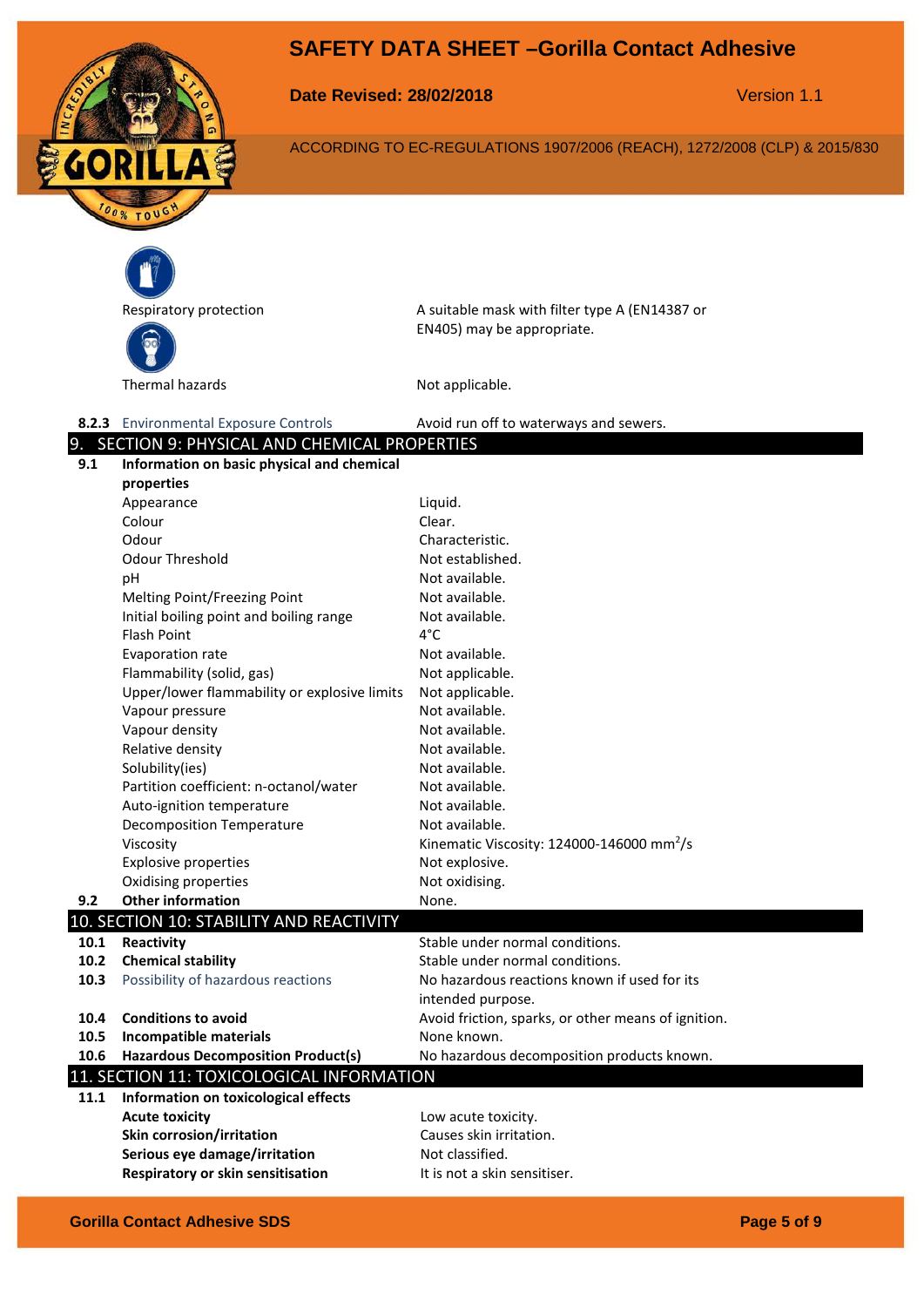

**Date Revised: 28/02/2018** Version 1.1

ACCORDING TO EC-REGULATIONS 1907/2006 (REACH), 1272/2008 (CLP) & 2015/830

**Germ cell mutagenicity** There is no evidence of mutagenic potential. **Carcinogenicity Carcinogenicity No evidence of carcinogenic effects.** Classified based on the conditions cited in Nota P (Regulation (EC) 1272/2008, Annex VI, Part 3, Note P) **Reproductive toxicity None anticipated. STOT - single exposure** Not classified. **STOT - repeated exposure** Not classified. **Aspiration hazard** Not classified. **11.2** Other information None. 12. SECTION 12: ECOLOGICAL INFORMATION **12.1** Toxicity **12.1** Toxicity **12.1** Toxicity **12.1** Toxicity **12.1** Toxicity **12.1** Toxicity **12.1** Toxicity **12.1** Low **12.1 12.1** Low **12.1 12.1 12.1 12.1 12.1 12.1 12.1 12.1 12.1 12.1 12.1 12. 12.2** Persistence and degradability No information available. **12.3** Bioaccumulative potential No information available. **12.4** Mobility in soil Noinformation available. **12.5** Results of PBT and vPvB assessment Not classified as PBT or vPvB. **12.6** Other adverse effects None. 13. SECTION 13: DISPOSAL CONSIDERATIONS **13.1** Waste treatment methods **Dispose of this container to hazardous or special** waste collection point. **13.2** Additional Information Disposal should be in accordance with local, state or national legislation. 14. SECTION 14: TRANSPORT INFORMATION **14.1 UN number** UN No. 1133 **14.2 UN proper shipping name** UN proper shipping name ADHESIVES containing flammable liquid (vapour pressure at 50 °C not more than 110 kPa) **14.3 Transport hazard class(es)** ADR/RID ADR/RID Class 3 ADR Classification Code F1 Special Provisions 640D Limited Quantities 5 L Excepted Quantities E2 Emergency Action Code •3YE Mixed Packing Instructions for Packages P001 IBC02 R001 Special Packing Provisions for Packages PP1 Mixed Packing Instructions for Packages MP19 Packing Instructions for Portable Tanks T4 Special Provisions for Portable Tanks TP1 TP8 Tank Code for Tanks LGBF Special Provisions for Tanks Not applicable Vehicle for Tank Carriage FL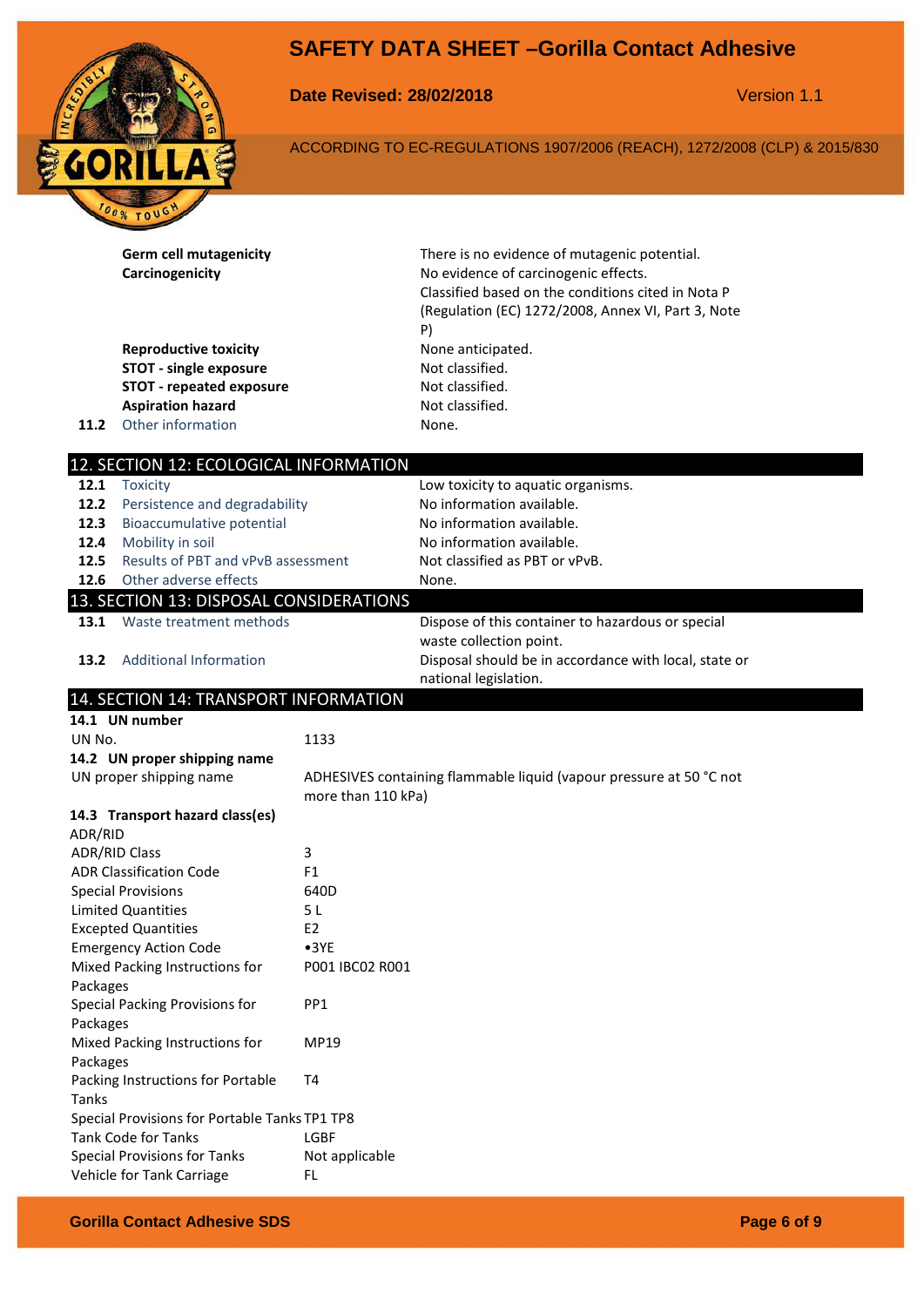

**Date Revised: 28/02/2018** Version 1.1

ACCORDING TO EC-REGULATIONS 1907/2006 (REACH), 1272/2008 (CLP) & 2015/830

| <b>ADR Transport Category</b>                         | 2               |
|-------------------------------------------------------|-----------------|
| <b>Tunnel Restriction Code</b>                        | D/E             |
| Special Provisions for Carriage -                     | Not applicable  |
| Packages                                              |                 |
| Special Provisions for Carriage - Bulk Not applicable |                 |
| Special Provisions for Carriage -                     | Not applicable  |
| Loading, Unloading and Handling                       |                 |
| Special Provisions for Carriage -                     | S2 S20          |
| Operation                                             |                 |
| <b>ADR HIN</b>                                        | 33              |
| IMDG                                                  |                 |
| <b>IMDG Class</b>                                     | 3               |
| <b>Special Provisions</b>                             | 640D            |
| <b>Limited Quantities</b>                             | 5L              |
| <b>Excepted Quantities</b>                            | E2              |
| Mixed Packing Instructions for                        | P001 IBC02 R001 |
| Packages                                              |                 |
| Special Packing Provisions for                        | PP1             |
| Packages                                              |                 |
| Packing Instructions for Portable                     | T4              |
| Tanks                                                 |                 |
| Special Provisions for Portable Tanks TP1 TP8         |                 |
| <b>IMDG EMS</b>                                       | $F-E, S-D$      |
| Stowage and Handling                                  | В               |
| Segregation                                           | Not determined  |
| ICAO/IATA                                             |                 |
| <b>Excepted Quantities</b>                            | E <sub>2</sub>  |
| Passenger and Cargo Aircraft                          | Y341            |
| Limited Quantities Packing                            |                 |
| Instructions                                          |                 |
| Passenger and Cargo Aircraft                          | 1L              |
| Limited Quantities Max net Qty                        |                 |
| Passenger and Cargo Aircraft                          | 353             |
| Packing Instructions                                  |                 |
| Passenger and Cargo Aircraft Max                      | 5L              |
| net Qty                                               |                 |
| Cargo Aircraft Packing Instructions                   | 364             |
| Cargo Aircraft Max net Qty                            | 60L             |
| <b>Special Provisions</b>                             | A3              |
| <b>Emergency Response Guidebook</b>                   | 3L              |
| (ERG) Code                                            |                 |
| Labels                                                |                 |
| Labels                                                | 3               |
|                                                       |                 |



**14.4 Packing group** Packing group **II 14.5 Environmental hazards**

**Gorilla Contact Adhesive SDS Page 7 of 9**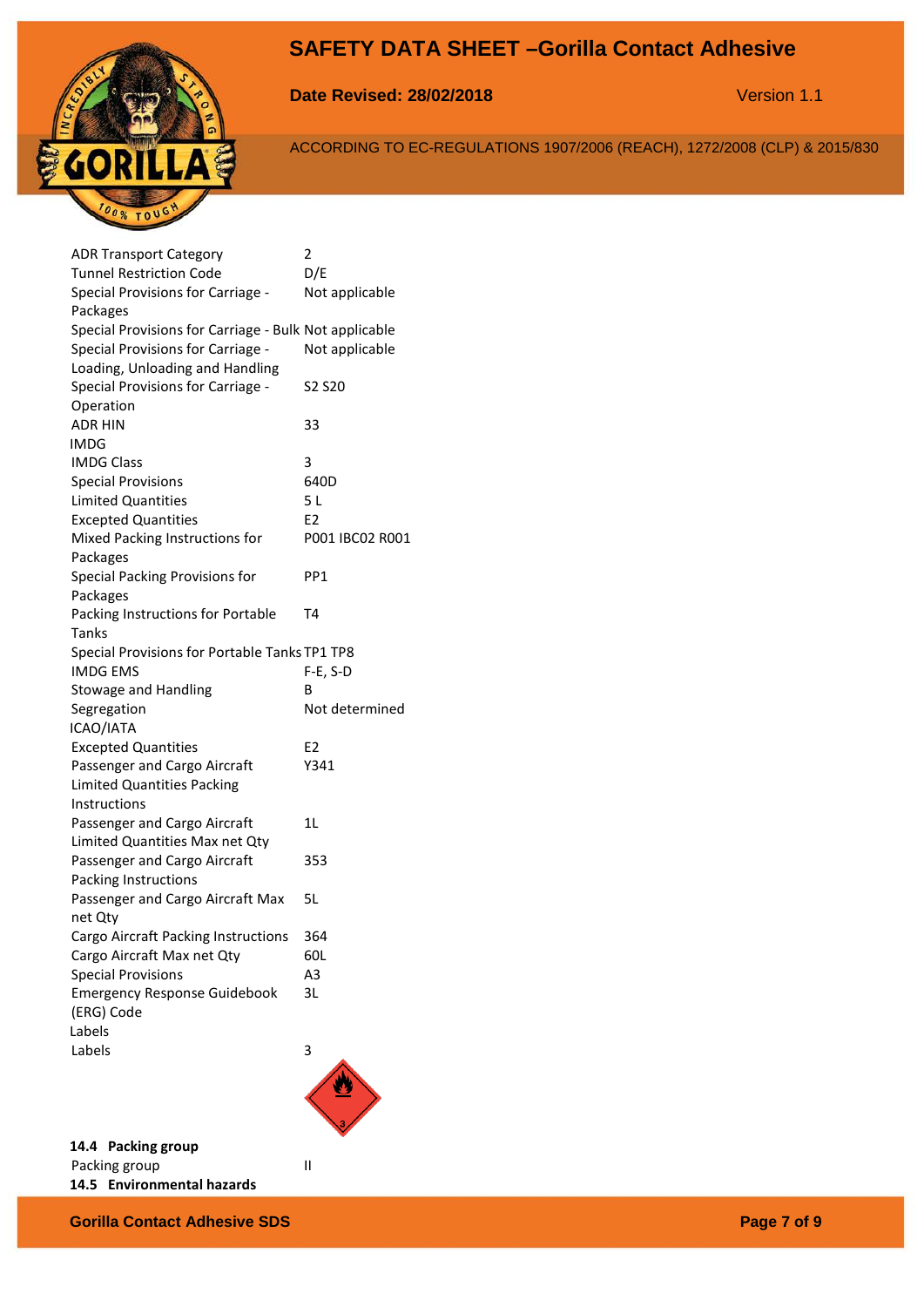

**Date Revised: 28/02/2018** Version 1.1

ACCORDING TO EC-REGULATIONS 1907/2006 (REACH), 1272/2008 (CLP) & 2015/830

| Environmental hazards<br>14.6 Special precautions for user                                                   |                                                                                         | Not classified as a Marine Pollutant.                                                                                                          |  |  |
|--------------------------------------------------------------------------------------------------------------|-----------------------------------------------------------------------------------------|------------------------------------------------------------------------------------------------------------------------------------------------|--|--|
| Special precautions for user                                                                                 | Not known.                                                                              |                                                                                                                                                |  |  |
| 14.7 Transport in bulk according to Annex II of Marpol and the IBC Code                                      |                                                                                         |                                                                                                                                                |  |  |
|                                                                                                              | No information available                                                                |                                                                                                                                                |  |  |
| 15. SECTION 15: REGULATORY INFORMATION                                                                       |                                                                                         |                                                                                                                                                |  |  |
| Safety, health and environmental<br>15.1<br>regulations/legislation specific for the<br>substance or mixture |                                                                                         |                                                                                                                                                |  |  |
| 15.1.1 EU regulations                                                                                        |                                                                                         |                                                                                                                                                |  |  |
| Authorisations and/or restrictions on use                                                                    |                                                                                         |                                                                                                                                                |  |  |
| Candidate List of Substances of Very High<br>Concern for Authorisation                                       |                                                                                         | All chemicals are not listed.                                                                                                                  |  |  |
| to authorisation                                                                                             | REACH: ANNEX XIV list of substances subject                                             | All chemicals are not listed.                                                                                                                  |  |  |
| REACH: Annex XVII Restrictions on the<br>and articles                                                        | manufacture, placing on the market and use<br>of certain dangerous substances, mixtures | Listed: Naphtha (petroleum), hydrotreated light<br>(CAS No.: 2768-02-7)                                                                        |  |  |
| Community Rolling Action Plan (CoRAP)                                                                        |                                                                                         | Listed: Xylene (CAS No.: 1330-20-7),<br>trimethoxyvinylsilane (CAS No.: 2768-02-7), 2-(2H-<br>benzotriazol-2-yl)-p-cresol (CAS No.: 2440-22-4) |  |  |
| 15.1.2 National regulations<br><b>Chemical Safety Assessment</b><br>15.2                                     |                                                                                         | None known.<br>Not applicable.                                                                                                                 |  |  |

# 16. SECTION 16: OTHER INFORMATION

**The following sections contain revisions or new statements:** 14

### **LEGEND**

| <b>LTEL</b>            | Long Term Exposure Limit                                  |
|------------------------|-----------------------------------------------------------|
| <b>STEL</b>            | Short Term Exposure Limit                                 |
| <b>DNEL</b>            | Derived No Effect Level                                   |
| <b>PNEC</b>            | Predicted No Effect Concentration                         |
| <b>PBT</b>             | Persistent, Bioaccumulative and Toxic                     |
| vPvB                   | very Persistent and very Bioaccumulative                  |
| Acute Tox. 4           | Acute toxicity, Category 4                                |
| <b>Aquatic Chronic</b> | Hazardous to the aquatic environment, Chronic, Category 1 |
| 1                      |                                                           |
| <b>Aquatic Chronic</b> | Hazardous to the aquatic environment, Chronic, Category 2 |
| 2                      |                                                           |
| Asp. Tox. 1            | Aspiration hazard, Category 1                             |
| Carc. 1B               | Carcinogenicity, Category 1B                              |
| Eye Irrit. 2           | Serious eye damage/irritation, Category 2                 |
| Flam. Lig. 2           | Flammable liquid, Category 2                              |
| Flam. Liq. 3           | Flammable liquid, Category 3                              |
| Muta. 1B               | Germ cell mutagenicity, Category 1B                       |